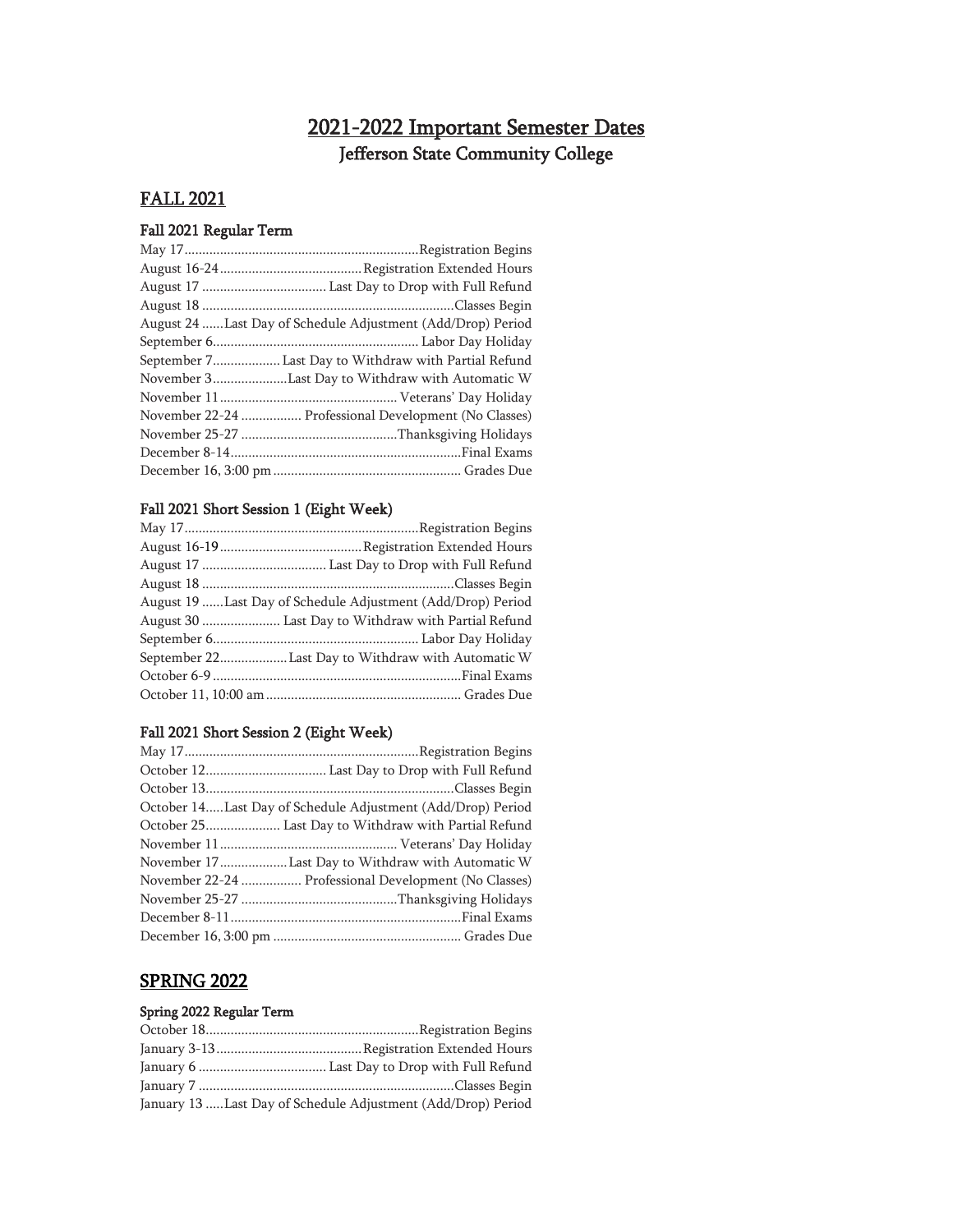| January 27  Last Day to Withdraw with Partial Refund |
|------------------------------------------------------|
|                                                      |
| April 4 Last Day to Withdraw with Automatic W        |
|                                                      |
|                                                      |
|                                                      |

#### Spring 2022 Short Session 1 (Eight-Week)

| January 10  Last Day of Schedule Adjustment (Add/Drop) Period |
|---------------------------------------------------------------|
|                                                               |
| January 18  Last Day to Withdraw with Partial Refund          |
| February 14 Last Day to Withdraw with Automatic W             |
|                                                               |
|                                                               |

## Spring 2022 Short Session 2 (Eight-Week)

| March 8 Last Day of Schedule Adjustment (Add/Drop) Period |
|-----------------------------------------------------------|
| March 16  Last Day to Withdraw with Partial Refund        |
|                                                           |
| April 18 Last Day to Withdraw with Automatic W            |
|                                                           |
|                                                           |
|                                                           |

#### Spring 2022 Five-Week Session 1

| January 10 Last Day of Schedule Adjustment (Add/Drop) Period |
|--------------------------------------------------------------|
|                                                              |
| January 18  Last Day to Withdraw with Partial Refund         |
| January 31 Last Day to Withdraw with Automatic W             |
|                                                              |
|                                                              |
|                                                              |

#### Spring 2022 Five-Week Session 2

| February 17  Last Day of Schedule Adjustment (Add/Drop) Period |
|----------------------------------------------------------------|
| February 24  Last Day to Withdraw with Partial Refund          |
| March 9 Last Day to Withdraw with Automatic W                  |
|                                                                |
|                                                                |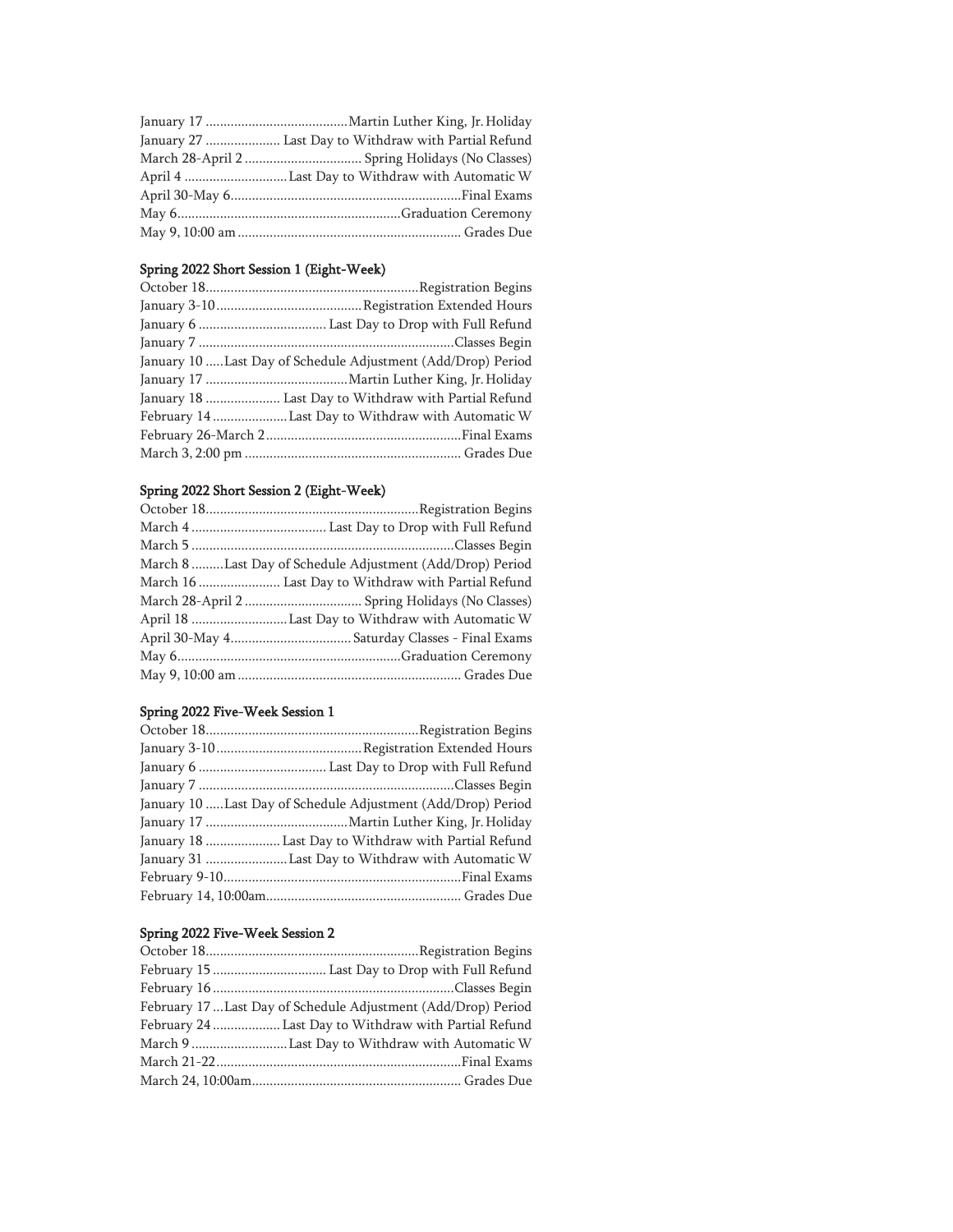#### Spring 2022 Five-Week Session 3

| April 5 Last Day of Schedule Adjustment (Add/Drop) Period |
|-----------------------------------------------------------|
| April 12  Last Day to Withdraw with Partial Refund        |
|                                                           |
|                                                           |
|                                                           |
|                                                           |

## SUMMER 2022

#### May Mini-Term 2022

| (Part of Summer 2022 Semester)                             |
|------------------------------------------------------------|
|                                                            |
|                                                            |
|                                                            |
| May 11 until Noon Last Day to Withdraw with Partial Refund |
|                                                            |
|                                                            |
|                                                            |
|                                                            |

#### Summer 2022 Regular Term

| June 1Last Day of Schedule Adjustment (Add/Drop) Period |
|---------------------------------------------------------|
| June 8 Last Day to Withdraw with Partial Refund         |
|                                                         |
|                                                         |
|                                                         |
|                                                         |

#### Summer 2022 Five-Week Session 1

| May 26Last Day of Schedule Adjustment (Add/Drop) Period |
|---------------------------------------------------------|
|                                                         |
|                                                         |
|                                                         |
|                                                         |
|                                                         |
|                                                         |
|                                                         |

#### Summer 2022 Five-Week Session 2

| July 6Last Day of Schedule Adjustment (Add/Drop) Period |
|---------------------------------------------------------|